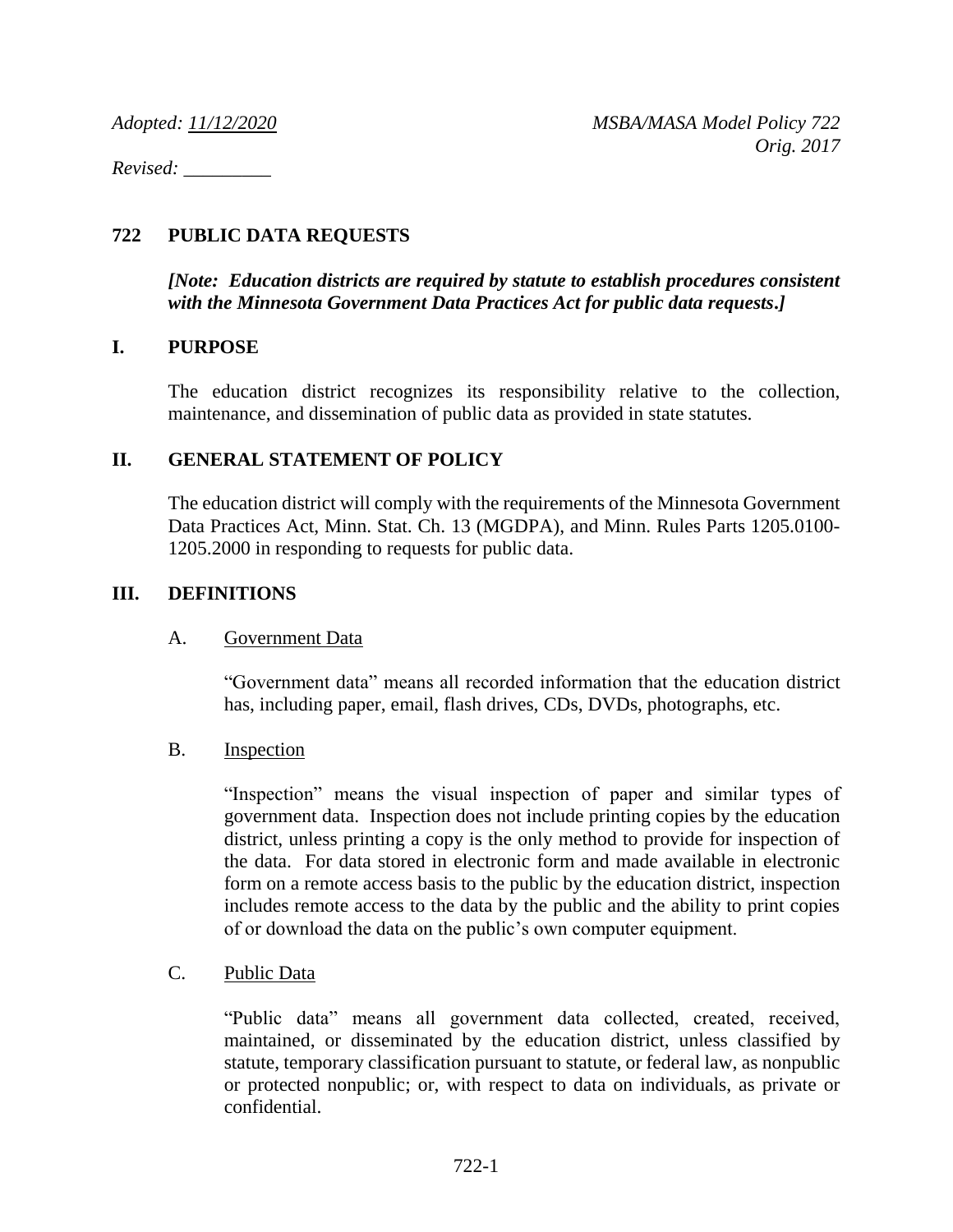## D. Responsible Authority

"Responsible authority" means the individual designated by the education district board as the individual responsible for the collection, use, and dissemination of any set of data on individuals, government data, or summary data, unless otherwise provided by state law. Until an individual is designated by the education district board, the responsible authority is the executive director.

## E. Summary Data

"Summary data" means statistical records and reports derived from data on individuals but in which individuals are not identified and from which neither their identities nor any other characteristic that could uniquely identify an individual is ascertainable.

## **IV. REQUESTS FOR PUBLIC DATA**

- A. All requests for public data must be made in writing directed to the responsible authority.
	- 1. A request for public data must include the following information:
		- a. Date the request is made;
		- b. A clear description of the data requested;
		- c. Identification of the form in which the data is to be provided (e.g., inspection, copying, both inspection and copying, etc.); and
		- d. Method to contact the requestor (such as phone number, address, or email address).
	- 2. A requestor is not required to explain the reason for the data request.
	- 3. The identity of the requestor is public, if provided, but cannot be required by the government entity.
	- 4. The responsible authority may seek clarification from the requestor if the request is not clear before providing a response to the data request.
- B. The responsible authority will respond to a data request at reasonable times and places as follows:
	- 1. The responsible authority will notify the requestor in writing as follows: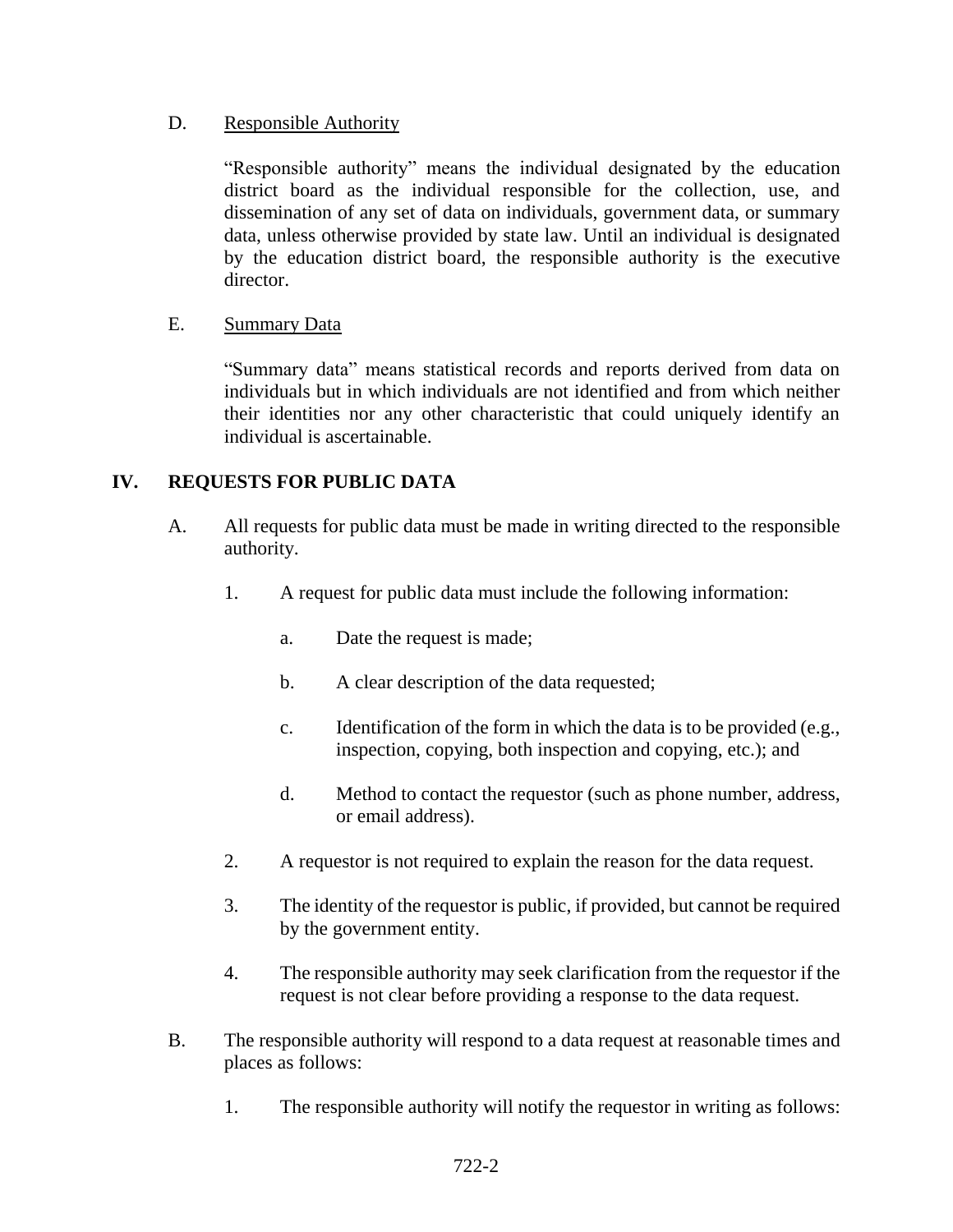- a. The requested data does not exist; or
- b. The requested data does exist but either all or a portion of the data is not accessible to the requestor; or
	- (1) If the responsible authority determines that the requested data is classified so that access to the requestor is denied, the responsible authority will inform the requestor of the determination in writing, as soon thereafter as possible, and shall cite the specific statutory section, temporary classification, or specific provision of federal law on which the determination is based.
	- (2) Upon the request of a requestor who is denied access to data, the responsible authority shall certify in writing that the request has been denied and cite the specific statutory section, temporary classification, or specific provision of federal law upon which the denial was based.
- c. The requested data does exist and provide arrangements for inspection of the data, identify when the data will be available for pick-up, or indicate that the data will be sent by mail. If the requestor does not appear at the time and place established for inspection of the data or the data is not picked up within ten (10) business days after the requestor is notified, the education district will conclude that the data is no longer wanted and will consider the request closed.
- 2. The education district's response time may be affected by the size and complexity of the particular request, including necessary redactions of the data, and also by the number of requests made within a particular period of time.
- 3. The education district will provide an explanation of technical terminology, abbreviations, or acronyms contained in the responsive data on request.
- 4. The education district is not required by the MGDPA to create or collect new data in response to a data request, or to provide responsive data in a specific form or arrangement if the education district does not keep the data in that form or arrangement.
- 5. The education district is not required to respond to questions that are not about a particular data request or requests for data in general.

## **V. REQUEST FOR SUMMARY DATA**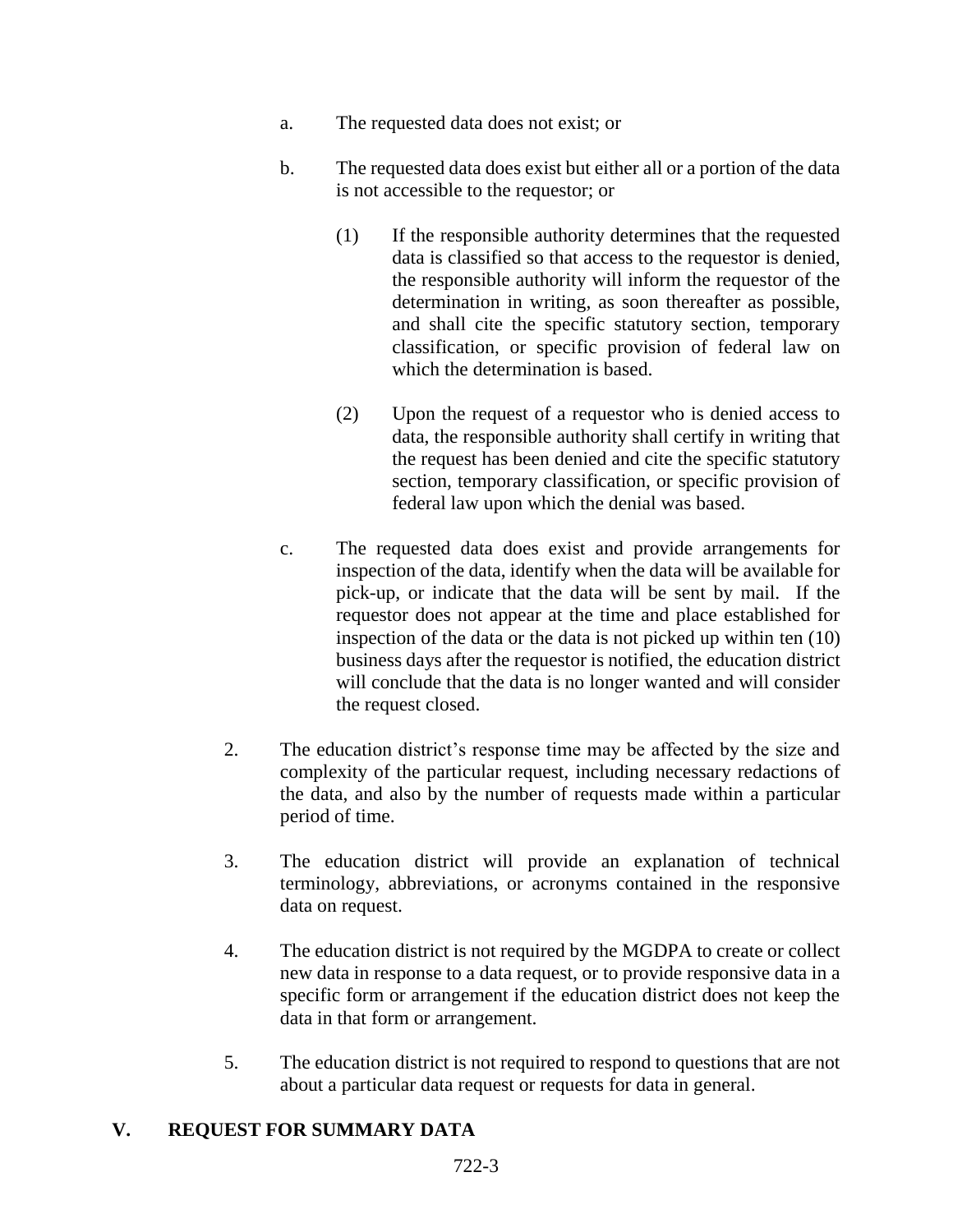- A. A request for the preparation of summary data shall be made in writing directed to the responsible authority.
	- 1. A request for the preparation of summary data must include the following information:
		- a. Date the request is made;
		- b. A clear description of the data requested;
		- c. Identify the form in which the data is to be provided (e.g., inspection, copying, both inspection and copying, etc.); and
		- d. Method to contact requestor (phone number, address, or email address).
- B. The responsible authority will respond within ten (10) business days of the receipt of a request to prepare summary data and inform the requestor of the following:
	- 1. The estimated costs of preparing the summary data, if any; and
	- 2. The summary data requested; or
	- 3. A written statement describing a time schedule for preparing the requested summary data, including reasons for any time delays; or
	- 4. A written statement describing the reasons why the responsible authority has determined that the requestor's access would compromise the private or confidential data.
- C. The education district may require the requestor to pre-pay all or a portion of the cost of creating the summary data before the education district begins to prepare the summary data.

## **VI. COSTS**

- A. Public Data
	- 1. The education district will charge for copies provided as follows:
		- a. 100 or fewer pages of black and white, letter or legal sized paper copies will be charged at 25 cents for a one-sided copy or 50 cents for a two-sided copy.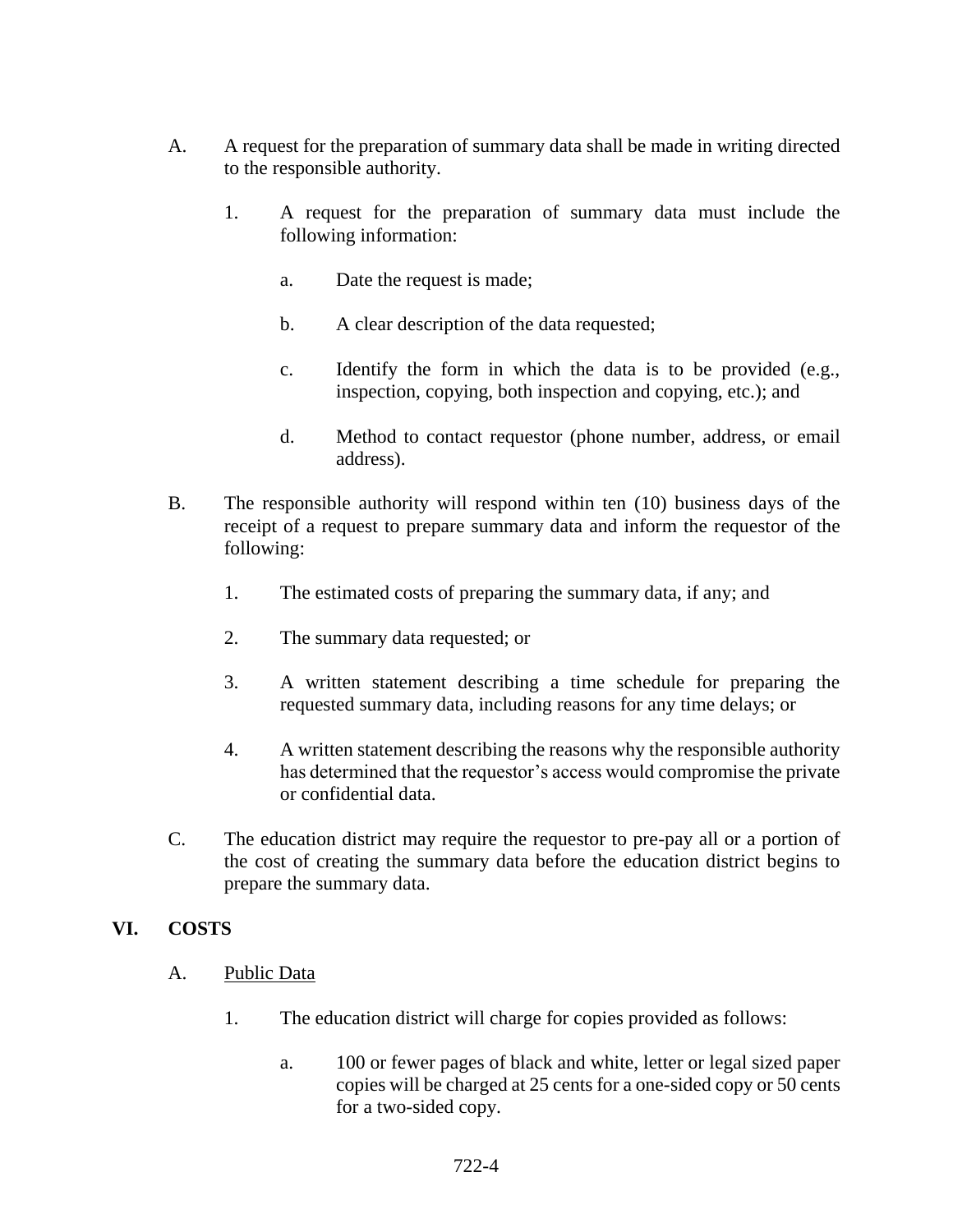- b. More than 100 pages or copies on other materials are charged based upon the actual cost of searching for and retrieving the data and making the copies or electronically sending the data, unless the cost is specifically set by statute or rule.
	- (1) The actual cost of making copies includes employee time, the cost of the materials onto which the data is copied (paper, CD, DVD, etc.), and mailing costs (if any).
	- (2) Also, if the education district does not have the capacity to make the copies, e.g., photographs, the actual cost paid by the education district to an outside vendor will be charged.
- 2. All charges must be paid for in cash in advance of receiving the copies.

## B. Summary Data

- 1. Any costs incurred in the preparation of summary data shall be paid by the requestor prior to preparing or supplying the summary data.
- 2. The education district may assess costs associated with the preparation of summary data as follows:
	- a. The cost of materials, including paper, the cost of the labor required to prepare the copies, any schedule of standard copying charges established by the education district, any special costs necessary to produce such copies from a machine-based recordkeeping system, including computers and microfilm systems;
	- b. The education district may consider the reasonable value of the summary data prepared and, where appropriate, reduce the costs assessed to the requestor.

## **Data Practices Contacts**

## **Responsible Authority:** [Name] [Location] [Phone number; email address]

# **Data Practices Compliance Official:**

[Name]